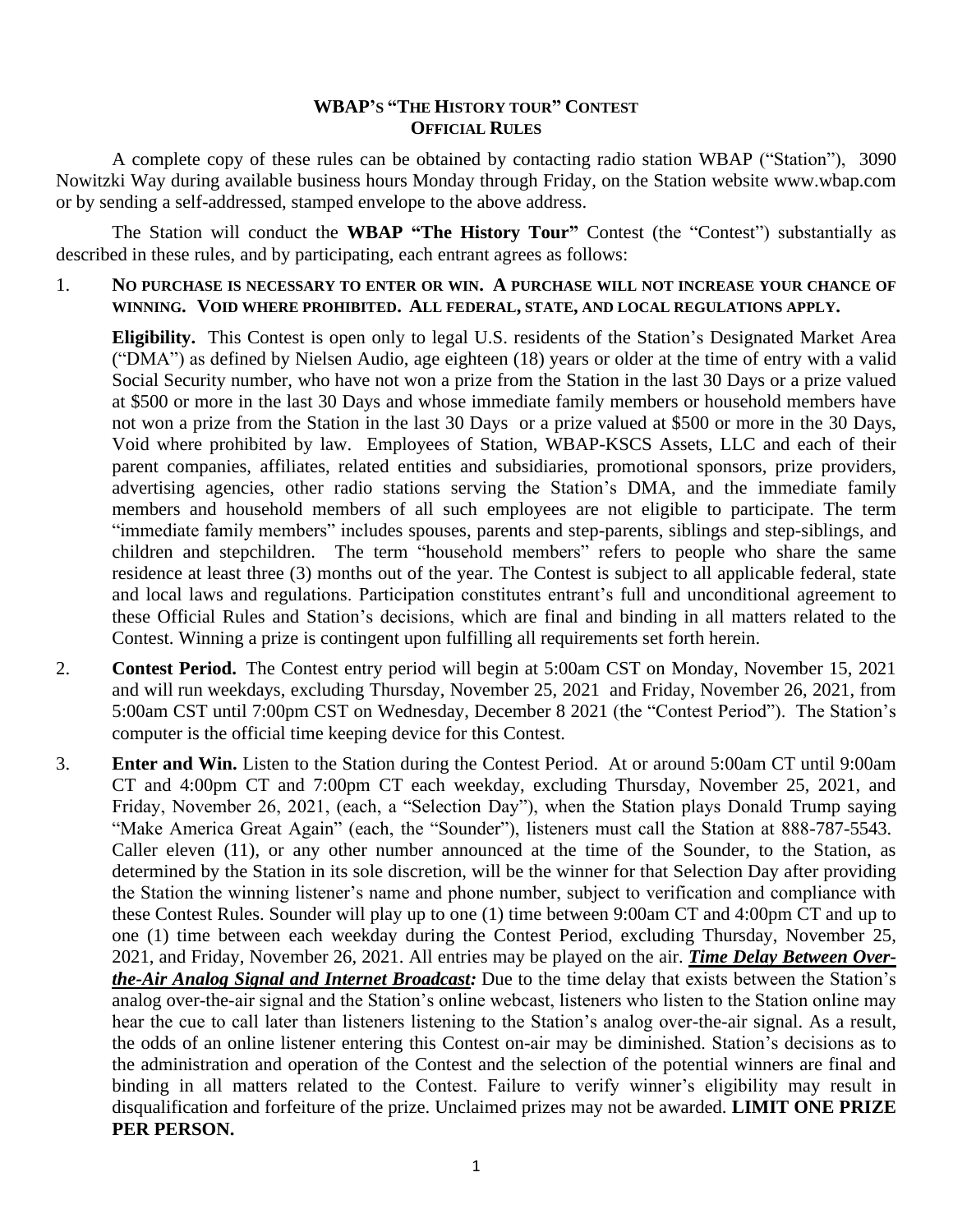- 4. **Verification of Potential Winner.** THE ELIGIBILITY OF ALL POTENTIAL CONTEST WINNERS IS SUBJECT TO VERIFICATION BY STATION WHOSE DECISIONS ARE FINAL AND BINDING IN ALL MATTERS RELATED TO THE CONTEST. The potential winner must continue to comply with all terms and conditions of these Official Rules, and winning is contingent upon fulfilling all requirements. The potential winner may be notified by email and/or telephone call after the date of random drawing and/or winner determination. The potential winner will be required to sign and return to Station, within three (3) days of the date notice is sent, an affidavit of eligibility and a liability/publicity release (except where prohibited) to claim the prize, if applicable. A winner who returns the affidavit of eligibility and liability/publicity release will be deemed to have accepted the contest prize and thereafter will not be permitted to rescind their acceptance of the prize and/or return the prize. If a potential winner cannot be contacted, fails to sign and return the affidavit of eligibility and/or the liability/publicity release within the required time period (if applicable), or if the prize or prize notification is returned as undeliverable, potential winner forfeits prize. In the event that the potential winner of a prize is disqualified for any reason, Station may award the applicable prize to an alternate winner by random drawing from among all remaining eligible entries. Unclaimed prizes may not be awarded.
- 5. **Prizes.** THIRTY (30) prizes will be awarded in this Contest. Each winner will receive TWO (2) Tickets to see the "The History Tour" Featuring Donald Trump and Bill O'Reilly at the American Airlines Center in Dallas, Texas on Sunday, December 19th 2021.

The approximate retail value ("ARV") of each prize is SIX HUNDRED DOLLARS (\$600)

## **TOTAL ARV OF ALL CONTEST PRIZES IS: EIGHTEEN THOUSAND DOLLARS (\$18,000)**

Winner is responsible for all taxes associated with prize receipt and/or use. Odds of winning a prize depend on a number of factors including the number of eligible entries received during the Contest Period and listeners participating at any given time.

There is no substitution, transfer, or cash equivalent for prizes, except that the Station may, in its sole discretion and to the extent permitted by law, substitute prizes of comparable value or cash. The prizes are expressly limited to the item(s) listed above and do not include taxes, gratuities or any other expenses. Any tickets and/or gift certificates/cards awarded as part of a prize will be subject to the terms and conditions set forth by the issuer and are valid only on the date(s) printed on the tickets or gift certificates/cards. Other restrictions may apply.

If any prize or a portion of any prize is postponed, cancelled, or otherwise unavailable due to disease, epidemic, pandemic, quarantine, any acts of government and/or any reason that is beyond the control of Station or any Sponsor, then no substitution shall be provided. Station and any Sponsors make no representation or warranty about the safety of any prize. By accepting and using a prize, each winner acknowledges and assumes all risks of accepting and using the prize, and any other risks associated with the prize.

6. **Entry Conditions and Release.** By entering, each entrant agrees to: (a) comply with and be bound by these Official Rules and the decisions of the Station, which are binding and final in all matters relating to this Contest; (b) release and hold harmless Station, Cumulus Media New Holdings Inc., and each of their affiliated companies, participating sponsors, the prize suppliers and any other organizations responsible for sponsoring, fulfilling, administering, advertising or promoting the Contest, and each of their respective past and present officers, directors, employees, agents and representatives (collectively, the "Released Parties") from and against any and all claims, expenses, and liability, including but not limited to negligence and damages of any kind to persons and property, including but not limited to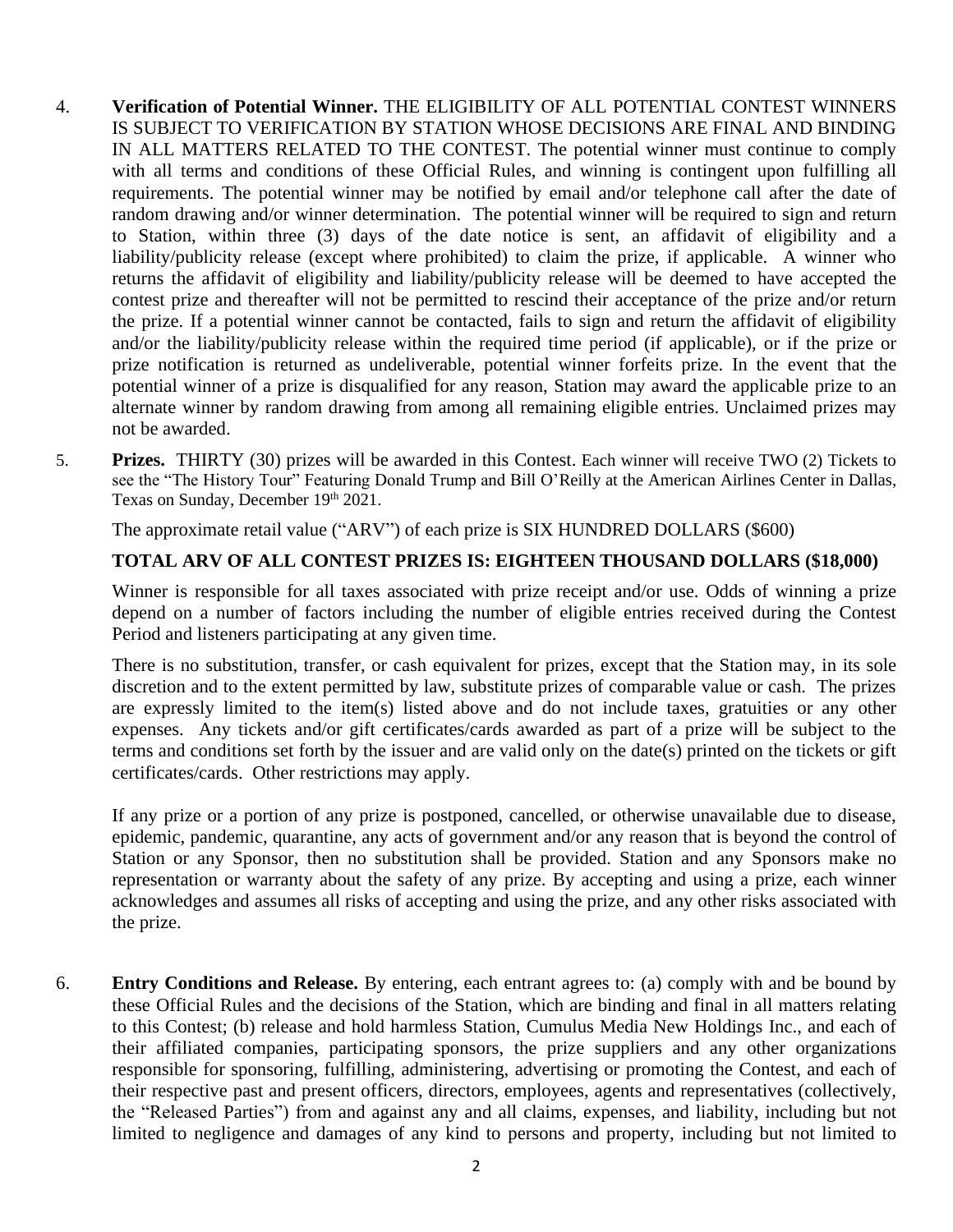invasion of privacy (under appropriation, intrusion, public disclosure of private facts, false light in the public eye or other legal theory), defamation, slander, libel, violation of right of publicity, infringement of trademark, copyright or other intellectual property rights, property damage, or death or personal injury arising out of or relating to a entrant's entry, creation of an entry or submission of an entry, participation in the Contest, acceptance or use or misuse of prize (including any travel or activity related thereto) and/or the broadcast, exploitation or use of entry; and (c) indemnify, defend and hold harmless the Released Parties from and against any and all claims, expenses, and liabilities (including reasonable attorneys' fees) arising out of or relating to an entrant's participation in the Contest and/or entrant's acceptance, use, non-use or misuse of the prize.

- 7. **Publicity.** Participation in the Contest constitutes entrant's consent to use by the Station and its agent of entrant's name, likeness, photograph, voice, opinions, entry, and/or biographical information (including hometown and state) for promotional purposes in any media, worldwide, without further payment or consideration, unless otherwise prohibited by law.
- 8. **Taxes.** All State, Local, Federal and/or other taxes, duties, tariffs, title fees, licensing fees, or other fees for prizes awarded become the sole responsibility of the winner. All those who win a prize or prizes valued \$600 or more in any given year will be issued an IRS Form 1099 to report their winnings.
- 9. **General Conditions.** Station reserves the right to cancel, suspend and/or modify the Contest, or any part of it, if any fraud, technical failures or any other factor beyond Station's reasonable control impairs the integrity or proper functioning of the Contest, as determined by Station in its sole discretion. Station reserves the right in its sole discretion to disqualify any individual it finds to be tampering with the entry process or the operation of the Contest or to be acting in violation of these Official Rules or acting in an unsportsmanlike or disruptive manner. Any attempt by any person to deliberately undermine the legitimate operation of the Contest may be a violation of criminal and civil law, and, should such an attempt be made, Station reserves the right to seek damages from any such person to the fullest extent permitted by law. Station's failure to enforce any term of these Official Rules shall not constitute a waiver of that provision.
- 10. **Limitations of Liability.** The Released Parties are not responsible for: (a) any incorrect or inaccurate information, whether caused by Station, entrants, printing errors or by any of the equipment or programming associated with or utilized in the Contest; (b) technical failures of any kind, including but not limited to malfunctions, interruptions, or disconnections in phone lines or network hardware or software; (c) unauthorized human intervention in any part of the entry process or the Contest; (d) technical or human error that may occur in the administration of the Contest or the processing of entries; or (e) any injury or damage to persons or property that may be caused, directly or indirectly, in whole or in part, from entrant's participation in the Contest or receipt or use, non-use or misuse of any prize. No more than the stated number of prizes will be awarded. In event that a production, technical, programming or other error causes more than stated number of prizes as set forth in these Official Rules to be claimed, Station reserves the right to award only the stated number of prizes by a random drawing among all legitimate, unawarded, eligible prize claims.
- 11. **Disputes.** Entrant agrees that: (a) any and all disputes, claims and causes of action arising out of or connected with this Contest, or any prizes awarded, shall be resolved individually, without resort to any form of class action; (b) any and all disputes, claims and causes of action arising out of or connected with this Contest, or any prizes awarded, shall be resolved exclusively by the United States District Court or the appropriate state court located in the Station's listening area; (c) any and all claims, judgments and awards shall be limited to actual out-of-pocket costs incurred, including costs associated with entering this Contest, but in no event attorneys' fees; and (d) under no circumstances will entrant be permitted to obtain awards for, and entrant hereby waives all rights to claim punitive, incidental and consequential damages and any other damages, other than for actual out-of-pocket expenses, and any